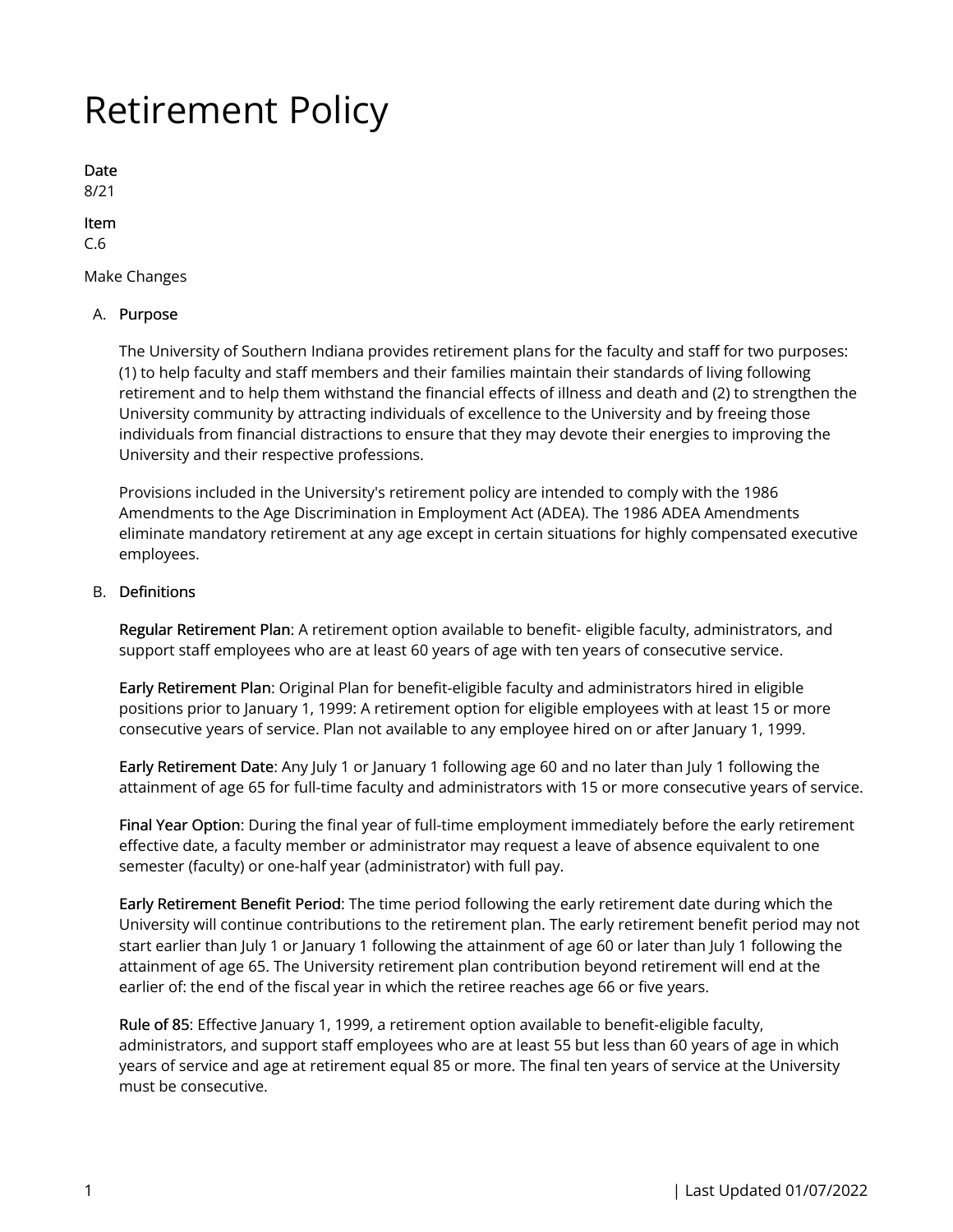Revised Retirement Plan (Effective January 1, 1999): A retirement option available to eligible faculty members and administrators who are at least 60 years of age with 20 years of service, of which the last 10 years must be consecutive.

Consecutive Service: The period of time during which the employee was either working, on an approved sabbatical or on an approved leave of absence under University policy with written confirmation of such approval. In the event of the employee's termination of employment (on either a voluntary or involuntary basis) the employee must, at that time of termination, begin to receive all benefits that employee is eligible to receive.

## C. Regular Retirement Plan

Regular full-time faculty, administrators, and support staff employees who are at least 60 years of age with ten years of consecutive service are eligible to retire under the Regular Retirement Plan.

# D. Early Retirement—Original Plan

Regular full-time faculty members and administrators who have been employed by the University in an eligible position prior to January 1, 1999, have 15 or more consecutive years of service and who are age 60 or older may commence early retirement under the following conditions:

- 1. Early retirement must be arranged at least (12 months) one year before the requested early retirement date.
- 2. The early retirement benefit period may not start earlier than July 1 or January 1 following the attainment of age 60 or later than July 1 following the attainment age 65 and will end at the earliest of: June 30 (the end of the fiscal year) following the attainment of age 66 or five years.
- 3. During the final year of full-time employment, immediately before the early retirement effective date, the faculty member or administrator may request a leave of absence equivalent to one semester (six months for administrators) with full pay. As mutually arranged by the faculty member or administrator and the University, the leave may be used either as a one semester or six months' leave with pay or as one-half assignment for the final academic or fiscal year with full pay. Any accrued vacation accumulation will be paid with the final payroll check. Additional vacation time shall not accrue during the early retirement leave of absence period.
- 4. The early retiree shall qualify for retirement service payment based on the final year's full-time salary. The amount of the retirement service payment is one percent of the final year's full-time salary for each year of full-time, benefits-eligible service to a maximum of 25 percent. Retirement service payment shall be paid with the final payment for active service.
- 5. Early retirement may begin with any fiscal, academic or calendar year following attainment of age 60. Reduced employment may be arranged, by mutual agreement of the faculty member or administrator and the University administration, following the fiscal year in which the individual attains age 60 or in any subsequent year before the normal retirement age. The reduced employment under this policy will normally not exceed 50 percent. Once arranged, the percentage of time employed may be changed only by mutual agreement. A person who elects to begin early retirement more than five years before the normal retirement age agrees to accept full retirement no later than five years after beginning early partial retirement. Reduced employment, however, will continue no longer than June 30 following the attainment of age 66.
- 6. During the period of early retirement or reduced employment, the University will continue contributions to the USI Defined Contribution Plan for Faculty and Administrators based on the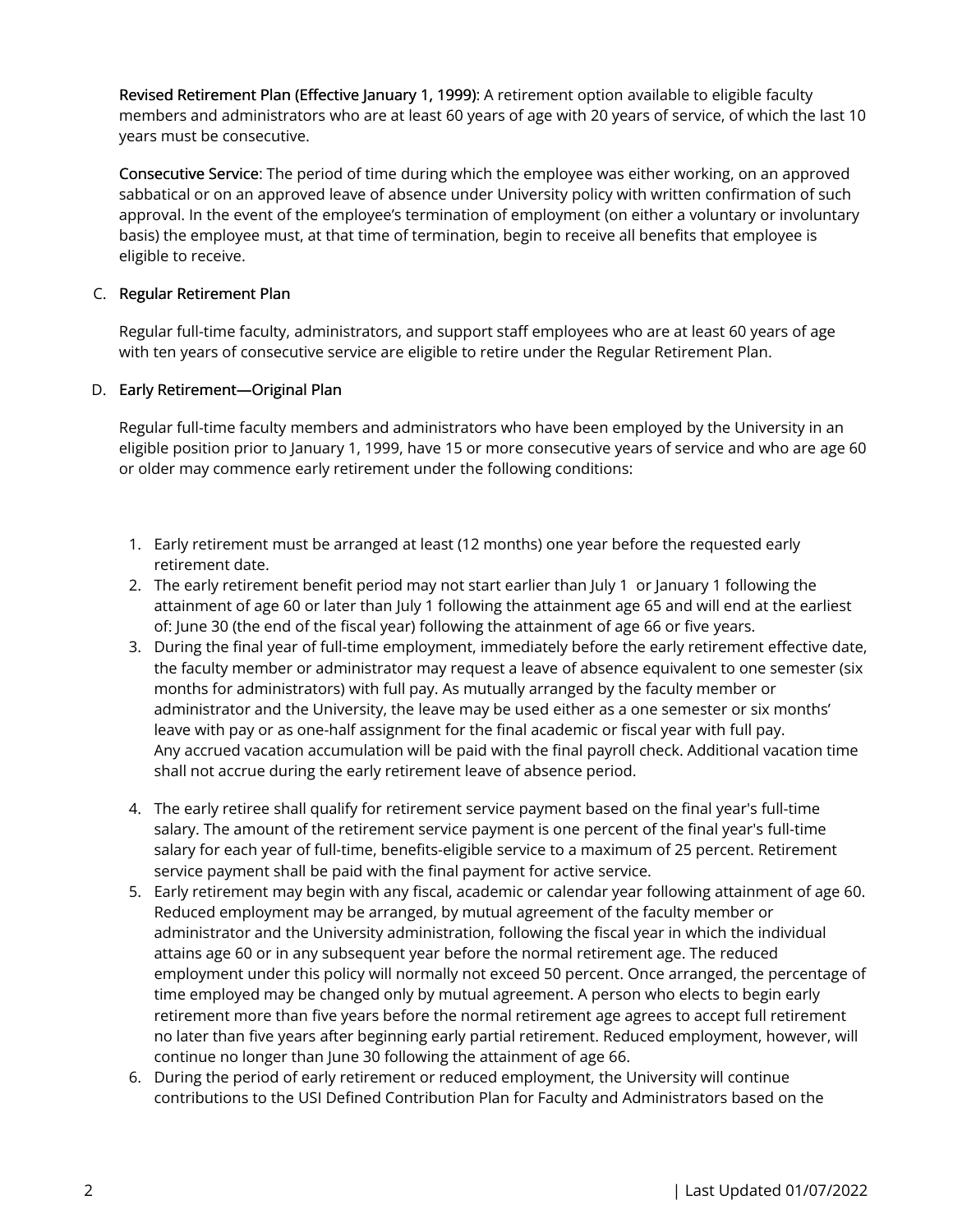faculty or administrator's full-time equivalent base salary and the retirement plan contribution schedule. The University retirement plan contribution beyond retirement will end at the earlier of: the end of the fiscal year in which the retiree reaches age 66 or five years.

7. The Early Retirement Plan-Original Plan is not available to any employee hired on or after January 1, 1999, nor to any eligible employee who chose the revised retirement option during the special enrollment session conducted during the 1998/99 academic year.

# E. Rule of 85

Full-time faculty, administrators, and support staff members are eligible to retire from the University of Southern Indiana at age 55, if the employee's combined total of age and years of service at the University of Southern Indiana equals 85 or more. The final ten years of service must be consecutive at the University of Southern Indiana to be eligible for the Rule of 85. The employee must be less than 60 years of age at the time of retirement.

Retirement must be arranged at least one year (12 months) before the requested retirement date.

# F. Revised Retirement Plan

This plan was established on January 1, 1999, for all new eligible faculty and administrators hired on or after this date. Full-time faculty and administrators employed prior to January 1, 1999, may elect to retire under the Revised Retirement Plan.

Full-time faculty and administrators who are at least age 60 with 20 years of creditable service at the University of Southern Indiana are eligible to retire under the Revised Retirement Plan. The final ten years of creditable service must be consecutive at the University of Southern Indiana to be eligible for the Revised Retirement Plan.

Staff members who retire under the Revised Retirement Plan may commence retirement under the following conditions:

- 1. Retirement must be arranged at least one year (12 months) before the requested retirement date.
- 2. During the final year of full-time employment, immediately before the revised retirement effective date, the faculty member or administrator may request a leave of absence equivalent to one semester (six months for administrators) with full pay. As mutually arranged by the employee and the University, the leave may be used either as a one semester (six months for administrators) leave with pay or as one-half assignment for the final academic or fiscal year with full pay.
- 3. During the final year of full-time employment prior to the retirement effective date, the University will continue contributions to the USI Defined Contribution Plan for Faculty and Administrators based on the faculty or administrator's full-time equivalent base salary and the retirement plan contribution schedule. The University shall make no contributions to this plan beyond the date of retirement.
- 4. Any accrued vacation accumulation will be paid with the final payment for active service. Additional vacation time shall not accrue during the leave of absence period.
- 5. The retiree shall qualify for a retirement service payment based on the final year's full-time salary. The amount of the retirement service payment is one percent of the final year's full-time salary for each year of full-time, benefits-eligible service to a maximum of 25 percent. The retirement service payment shall be paid with the final payment for active service.
- 6. Retirement may begin with any fiscal, academic or calendar year following attainment of age 60.

## G. Benefits Following Retirement

The following benefits will be available to eligible employees who retire under any of the University's retirement programs: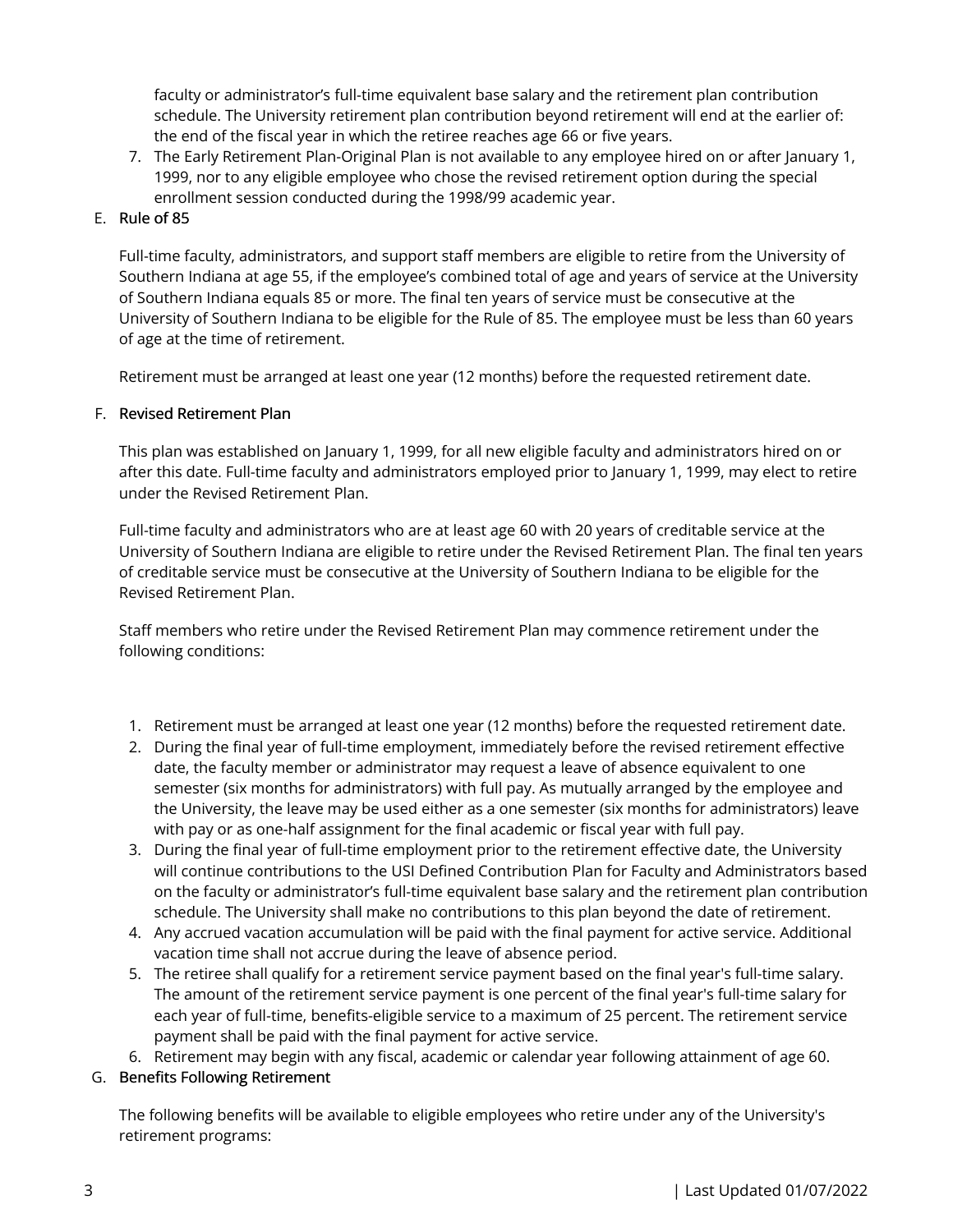1. Life Insurance Eligibility

Employees hired on or after July 1, 2014, are not eligible to continue life insurance coverage beyond retirement. Conversion or portability may be available. Employees should contact the Human Resources Department for information about this benefit.

Employees hired in a full-time, benefits-eligible position prior to July 1, 2014, are eligible for postretirement life insurance. This benefit is subject to age-based reduction. Please see your life insurance certificate for details. Employees hired on or after February 1, 1988, or hired earlier but who did not remain in the old life insurance plan by continuing to pay the associated premium receive a \$5,000 life insurance benefit. Employees hired prior to February 1, 1988, who elected to remain in the old life insurance plan and pay the premium receive a \$20,000 life insurance benefit or half of the face amount, whichever is lower. Retiree life insurance premiums are paid by the University.

2. Health and Dental Insurance Eligibility

Employees hired July 1, 2014, and later are not entitled to continue medical and dental insurance benefits beyond the retirement date except as provided for under COBRA regulations.

Employees hired before July 1, 2014, in a full-time, benefits-eligible position: Employees whose age plus years of full-time, benefits-eligible service (as reflected by the Adjusted Service Date) total less than 57 as of July 1, 2014, and who have fewer than 10 years of full-time, benefits-eligible service (as reflected by the Adjusted Service Date) as of July 1, 2014, are not entitled to continue medical and dental insurance benefits beyond the retirement date except as provided for under COBRA regulations.

Employees hired before July 1, 2014, in a full-time, benefits-eligible position:

Employees whose age plus years of full-time, benefits-eligible service (as reflected by the Adjusted Service Date) equal 57 as of July 1, 2014, or who have 10 years of full-time, benefits-eligible service (as reflected by the Adjusted Service Date) as of July 1, 2014, are entitled to continue medical and dental insurance benefits during the period of retirement by paying premiums based on the following premium contribution schedule:

| Years of Service University Employee/Dependents |     |     |
|-------------------------------------------------|-----|-----|
| $10 - 14$                                       | 25% | 75% |
| 15-19                                           | 50% | 50% |
| $20+$                                           | 75% | 25% |

Retirees hired prior to 1993 were provided University medical/dental benefits at the 75% level regardless of years of service. Adjusted Service Date is the date that represents the employee's total years of full- time benefits-eligible service.

Dependent eligibility and level of subsidy (25%, 50% or 75%) is based on the retiree eligibility as illustrated. Generally, the dependents listed at the time of the employee's retirement date are eligible to elect retiree coverage for as long as they are the retiree's dependent. Coverage must continue from the retirement date without a lapse in coverage. Dependents at the time of a retirees death may remain in the plan at the same premium subsidy (25%, 50% or 75%). If the eligible dependent is an active, benefits-eligible USI employee, the employee will continue with active coverage until the employee is no longer an active, benefits-eligible employee. At that time the dependent's coverage will resume under the retiree's coverage and align with the retiree's earned benefit.